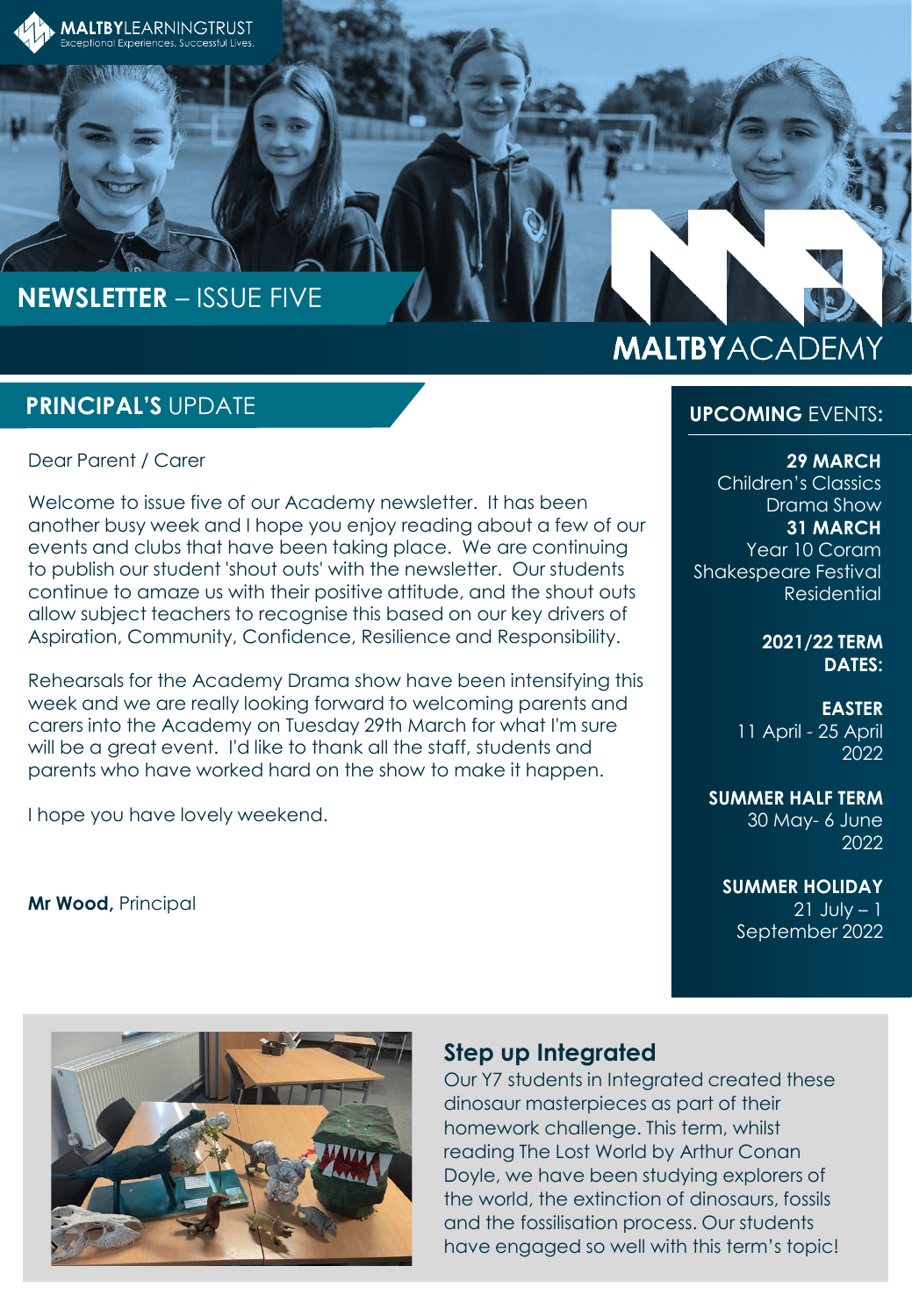## **Fun & Games Club**

Fun and Games Club has relaunched this half term with more games, more year groups and more fun! Year 7, 8 and 9 students are welcome to come and join us in 2G9 after school every Friday week B to play a variety of games. This club was set up by Dom in Year 7 and has been a great success with Year 7 students so far this year. This week, we have received an exciting order of lots of new games which students will be able to play with their friends on Friday. So if you want to relax after a week of hard work at school, come and join us at Fun and Games Club this Friday in 2G9!

#### **Oracy at Home**

Why is it important to give back to your community? It is crucial that we support those in our society, and better the lives of those around us. We should all model being the best person that we can be. We can always offer donations of time, a listening ear or a helpful hand. Check out our social media channels to see what staff, at Maltby Academy, had to say! #MATalkTuesdays #OracyAtHome #CommunitySpirit



## **Red Nose Day**

We are delighted to say that last week's fundraising efforts raised £902.02. The community spirit demonstrated, and the sense of responsibility shown by all involved, made the events hugely rewarding. Staff and students who exercised for 24 hours, collectively, those who baked, cooked, or enjoyed the bake sale, our singers in the Carpool Karaoke, those who accessorised red and everyone who took part in the Maltby Litter Pick did us proud. Thank you for your donations for Comic Relief.



## **Beyond the Frame Competition**

Earlier this year the Art Department shared an opportunity with students: a photography competition through Norwich University of the Arts. Skye H, in Y11, submitted three photos and has now been shortlisted. Excitingly, her work will be part of the exhibition, where the winners for each age category will be announced. We are immensely proud of Skye, and the confidence she has shown to enter the competition, and eagerly await the announcement of the winners for this competition.



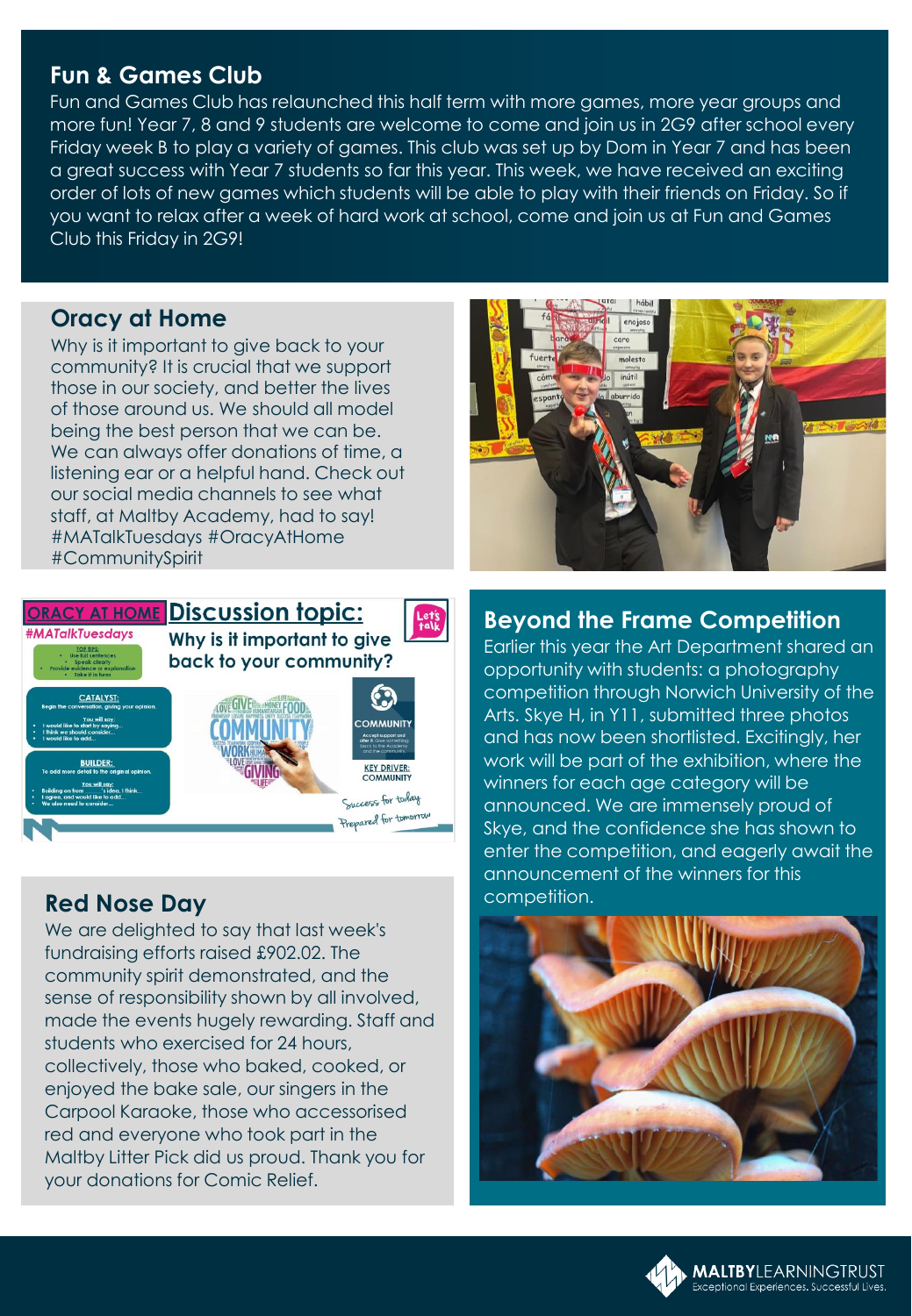

| <b>Student</b>      | Subject                  | <b>Key Driver</b> |
|---------------------|--------------------------|-------------------|
| Erin S              | <b>Science Chemistry</b> | Aspiration        |
| Callum W            | Science                  | Community         |
| Aiden G             | <b>PE</b>                | Responsibility    |
| Jake M              | PE                       | Responsibility    |
| Holly W             | Psychology               | Confidence        |
| <b>Blake H</b>      | Maths                    | Aspiration        |
| Lilly-May H         | Maths                    | Aspiration        |
| Emily H             | D&T                      | Aspiration        |
| Laceymai W          | D&T                      | Community         |
| <b>Isabel E</b>     | <b>Business</b>          | Aspiration        |
| Casey R             | ICT                      | Aspiration        |
| Dawnie A            | Spanish                  | Aspiration        |
| Molly L             | Spanish                  | Aspiration        |
| Oliver M            | Spanish                  | Resilience        |
| Harry C             | English                  | Confidence        |
| Oliver <sub>R</sub> | English                  | Confidence        |
| Ella W              | English                  | Responsibility    |
| Reide M             | Integrated               | Aspiration        |
| Charlotte C         | English                  | Resilience        |
| <b>Scarlett B</b>   | Science                  | Aspiration        |
| <b>Brogan H</b>     | Science                  | Resilience        |
| Lily D              | English                  | Aspiration        |
| Aaron B             | English                  | Aspiration        |
| Jackson C           | Integrated               | Resilience        |
| Ethan H             | Integrated               | Resilience        |
| Sophie K            | English                  | Confidence        |
| Niro C              | English                  | Resilience        |
| Harry A             | English                  | Resilience        |

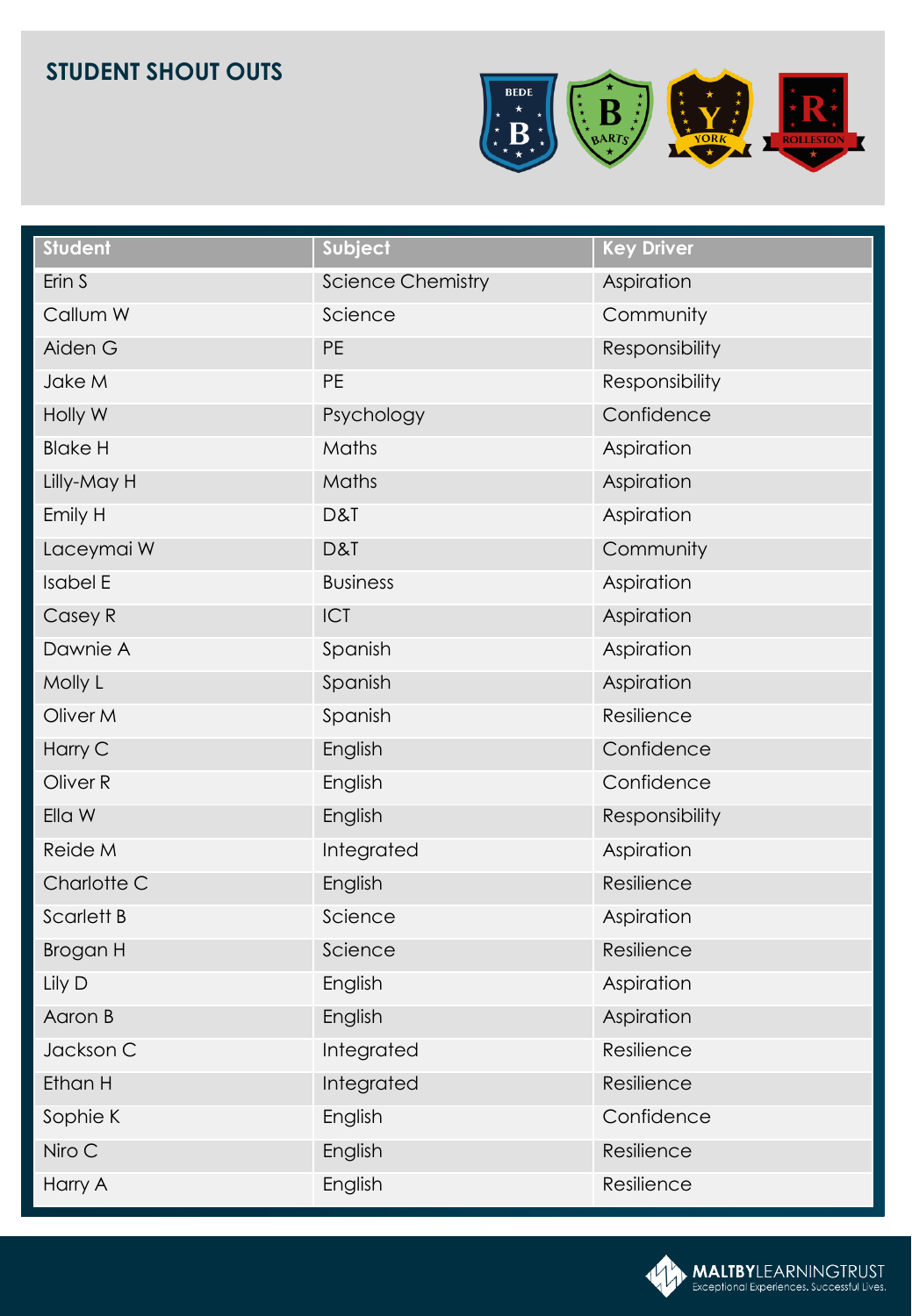

| <b>Student</b>     | Subject                | <b>Key Driver</b> |
|--------------------|------------------------|-------------------|
| Jessie C           | English                | Responsibility    |
| Edie N             | English                | Confidence        |
| Charlotte M        | English                | Confidence        |
| McKenzie H         | English                | Confidence        |
| Arwen W            | Science                | Resilience        |
| Oliver M           | Science                | Confidence        |
| <b>Harrison F</b>  | Science                | Aspiration        |
| Arwen W            | English                | Aspiration        |
| Skye H             | Media Studies          | Aspiration        |
| Kai S              | Science and Geography  | Resilience        |
| Jennifer F         | Science                | Responsibility    |
| Charli T           | Science                | Responsibility    |
| Cole M             | Maths                  | Confidence        |
| Molly L            | Maths                  | Aspiration        |
| Hollie O           | Maths                  | Responsibility    |
| Kaden M            | Science                | Community         |
| Lewis M            | Science                | Aspiration        |
| Ishabelle M        | Science                | Resilience        |
| Lily-Mae H         | Science                | Aspiration        |
| Libertu C          | Science                | Resilience        |
| Jake B             | English                | Resilience        |
| Dylan C            | English                | Aspiration        |
| Annie H            | English                | Community         |
| <b>Brandon B</b>   | Computer Science       | Confidence        |
| Luke B             | Information technology | Aspiration        |
| Lewis <sub>C</sub> | Information technology | Aspiration        |
| Molly T            | Information technology | Aspiration        |
| Lucy O             | <b>Business</b>        | Aspiration        |

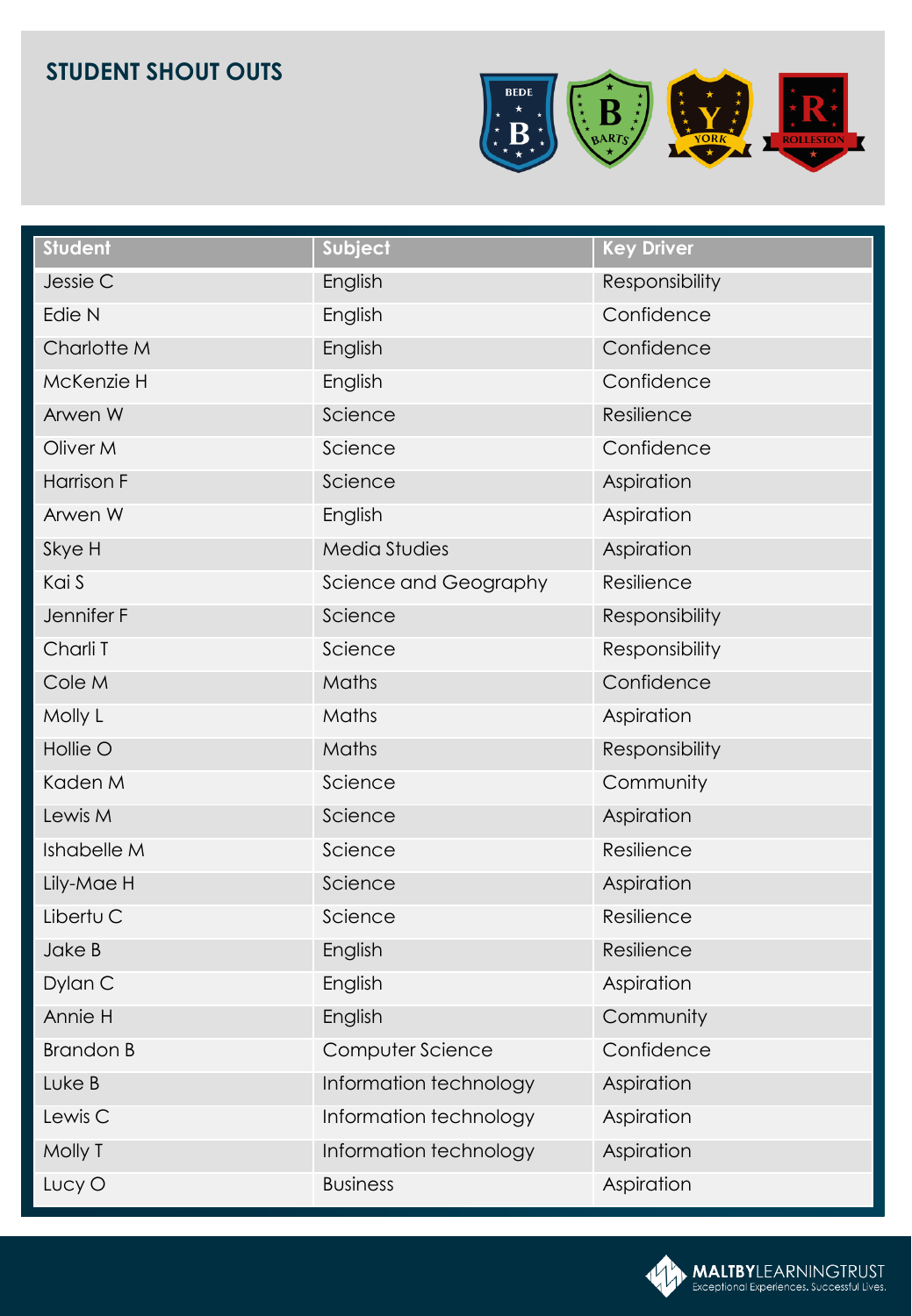

| <b>Student</b> | Subject                       | <b>Key Driver</b> |
|----------------|-------------------------------|-------------------|
| Arwen W        | <b>Business</b>               | Confidence        |
| Kyra W         | <b>Business</b>               | Aspiration        |
| Tia G          | <b>Business</b>               | Resilience        |
| Callum W       | Engineering                   | Aspiration        |
| Keira W        | English                       | Responsibility    |
| Olivia T       | Social Science                | Aspiration        |
| India W        | <b>Health and Social Care</b> | Aspiration        |
| Harry R        | <b>Health and Social Care</b> | Resilience        |
| Millie M       | <b>Health and Social Care</b> | Confidence        |
| Ella W         | <b>Health and Social Care</b> | Resilience        |
| Maisie L       | History                       | Aspiration        |
| Ashleigh H     | Maths                         | Aspiration        |
| Jason F        | Maths                         | Aspiration        |
| Will K         | Social Science                | Resilience        |
| Shay O         | Science                       | Resilience        |
| Trysten M      | Science                       | Aspiration        |
| Amy B          | <b>History</b>                | Resilience        |
| Logan P        | <b>History</b>                | Aspiration        |
| Thomas B       | <b>History</b>                | Aspiration        |
| Jake C         | Life Skills                   | Confidence        |
| Molly L        | Science                       | Aspiration        |
| Archie M       | Science                       | Aspiration        |
| <b>Riley D</b> | Science                       | Aspiration        |
| Cole M         | Engineering                   | Resilience        |
| Owen P         | Design & Technology           | Confidence        |
| Thomas B       | Design & Technology           | Resilience        |
| George S       | Geography                     | Aspiration        |
| Imogen L       | Geography                     | Resilience        |

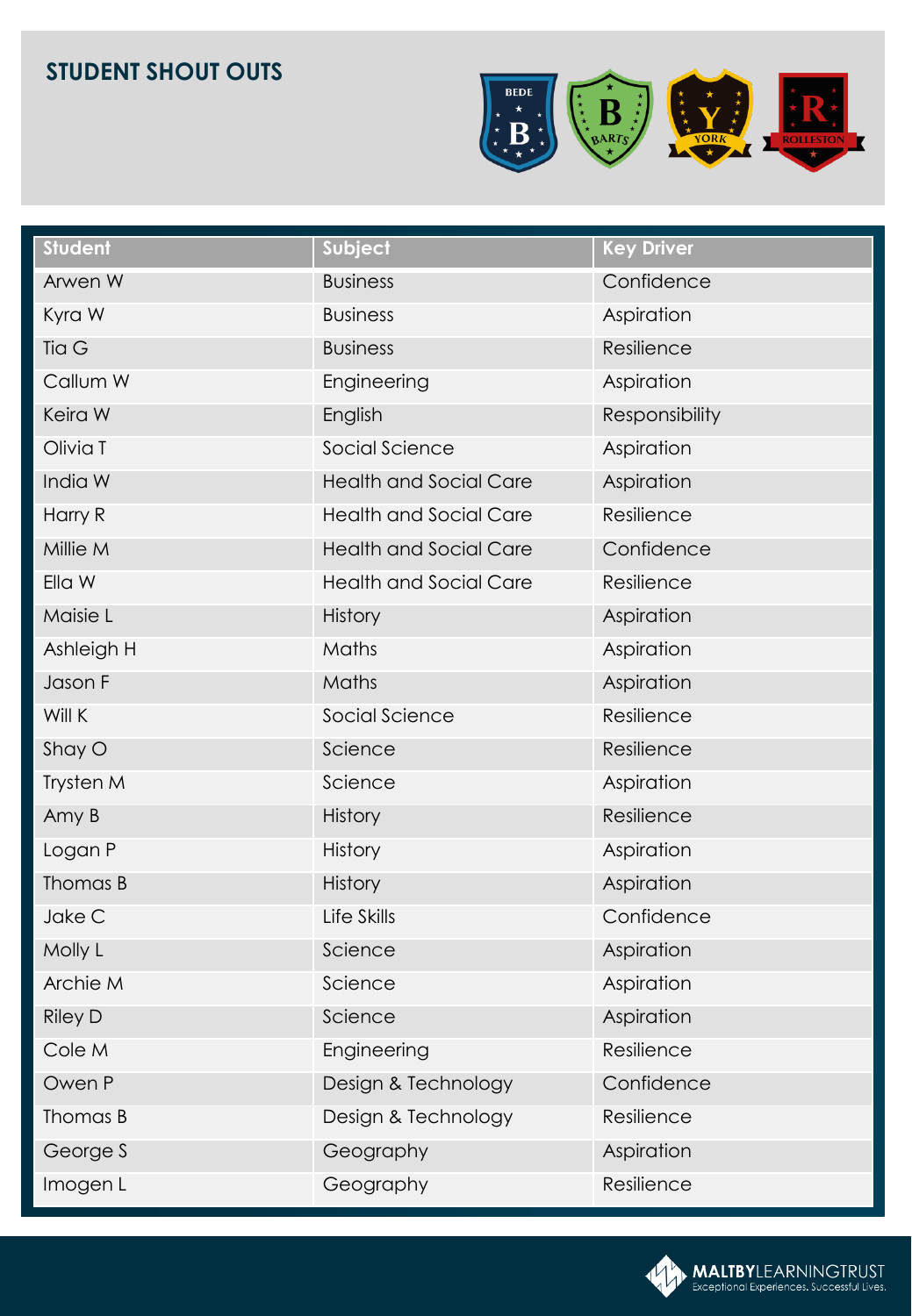

| <b>Student</b>    | Subject   | <b>Key Driver</b> |
|-------------------|-----------|-------------------|
| Jerard T          | geography | Confidence        |
| <b>Isabelle E</b> | geography | Resilience        |
| <b>Riley L</b>    | geography | Resilience        |
| Jess <sub>C</sub> | Pastoral  | Responsibility    |
| Jason F           | Pastoral  | Resilience        |
| Thomas B          | Pastoral  | Aspiration        |
| Aiden H           | Pastoral  | Aspiration        |
| Lewis H           | Pastoral  | Responsibility    |
| Reece E           | Pastoral  | Community         |
| Danielle W        | Pastoral  | Community         |
| Aiden H           | Pastoral  | Community         |
| Alex L            | Pastoral  | Community         |
| Alfie G           | Pastoral  | Community         |
| Alistair C        | Pastoral  | Community         |
| Ava W             | Pastoral  | Community         |
| Cameron D         | Pastoral  | Community         |
| Charlie T         | Pastoral  | Community         |
| Daniel W          | Pastoral  | Community         |
| Dominic H         | Pastoral  | Community         |
| Ellie W           | Pastoral  | Community         |
| Emily A           | Pastoral  | Community         |
| Emily K           | Pastoral  | Community         |
| Evan C            | Pastoral  | Community         |
| Evie W            | Pastoral  | Community         |
| Jack Y            | Pastoral  | Community         |
| Jake M            | Pastoral  | Community         |
| Jake T            | Pastoral  | Community         |
| Jaydon B          | Pastoral  | Community         |

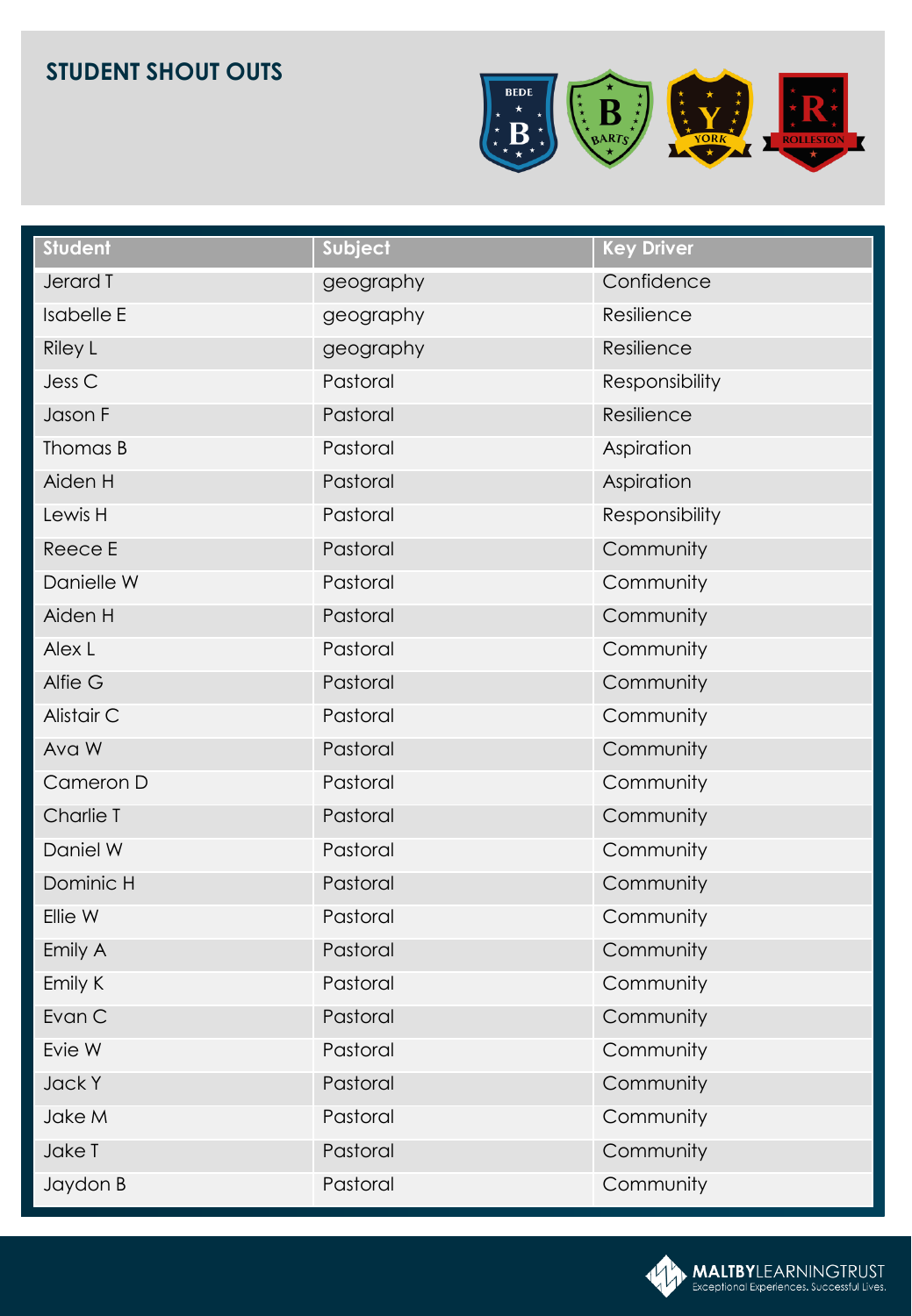

| <b>Student</b> | Subject  | <b>Key Driver</b> |
|----------------|----------|-------------------|
| Joshua E       | Pastoral | Community         |
| Keaton S       | Pastoral | Community         |
| Kitty B        | Pastoral | Community         |
| Liam H         | Pastoral | Community         |
| Liam K         | Pastoral | Community         |
| Lucas F        | Pastoral | Community         |
| Luke H         | Pastoral | Community         |
| Maisie L       | Pastoral | Community         |
| Merissa H      | Pastoral | Community         |
| MoLly C        | Pastoral | Community         |
| Nicole B       | Pastoral | Community         |
| Olivia B       | Pastoral | Community         |
| <b>Riley S</b> | Pastoral | Community         |
| Sam H          | Pastoral | Community         |
| Sam T          | Pastoral | Community         |
| Sharna R       | Pastoral | Community         |
| Wade C         | Pastoral | Community         |
| Molly L        | Pastoral | Community         |
| Ella S         | Pastoral | Community         |
| Eirida J       | Pastoral | Community         |
| Mason C        | Pastoral | Community         |
| Katy S         | Pastoral | Community         |
| Ashton H       | Pastoral | Community         |
| Nathaniel S    | Pastoral | Community         |
| Niro C         | Pastoral | Community         |
| Ruby B         | Pastoral | Community         |
| Grace C        | Pastoral | Community         |
| Lexi B         | Pastoral | Community         |